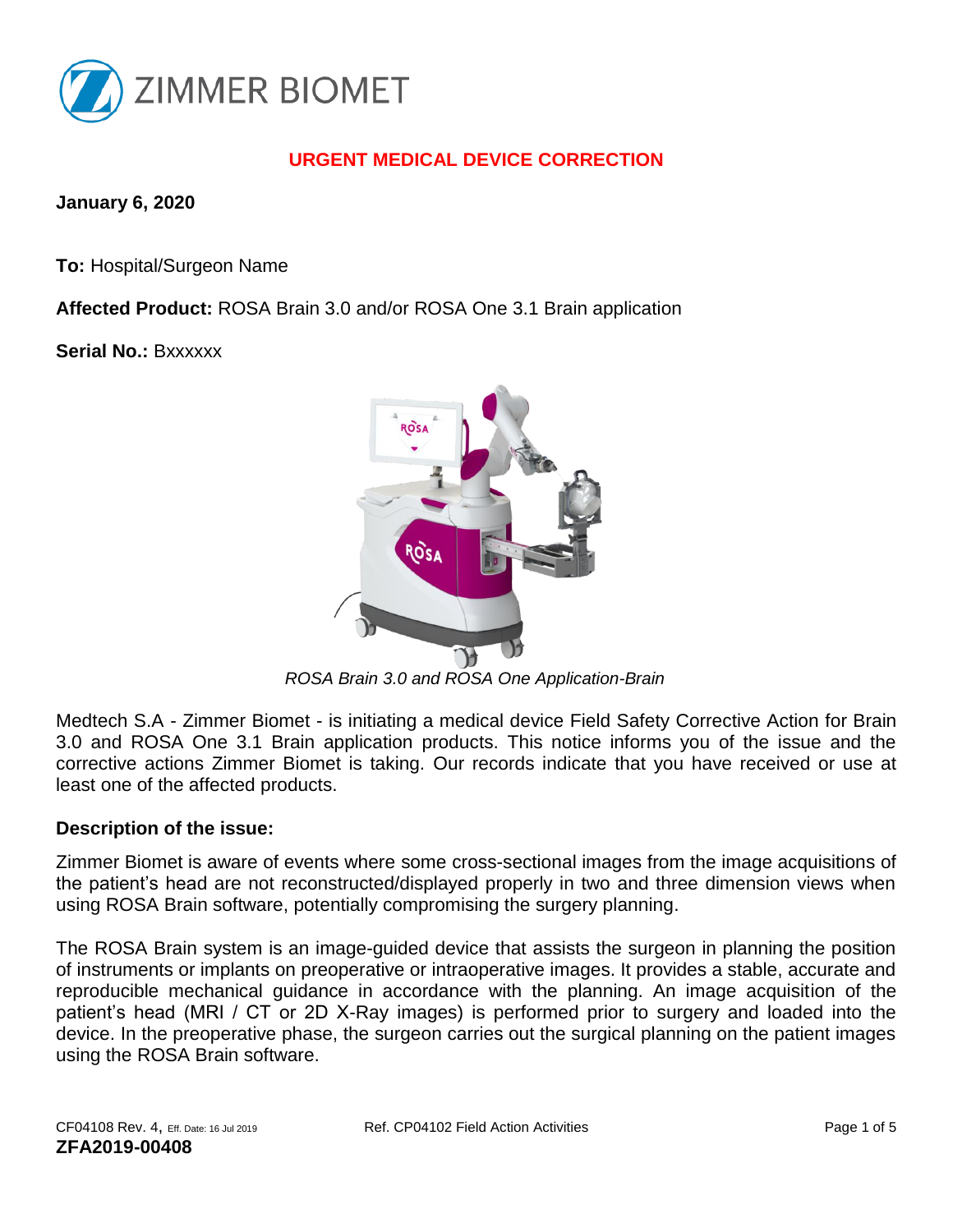

Failure of the device to properly display the medical images could compromise the preoperative planning phase. If such issue was not identified by surgical staff during preoperative planning prior to surgery, this could result in postponed, cancelled or aborted surgery.

This issue has resulted in three medical device reports (MDRs) being reported and in all of these cases, there were artifacts found in the original CT/MRI scan. The data from the scans were not properly read by the ROSA Brain software and therefore led to incorrect image display and reconstruction. The issue is highly detectable by the user and affects only the information displayed to the user. There is no impact on the geometry / topology of the reconstruction, and consequently distances, trajectories and device accuracy are not affected. In all of the reported cases, this issue was discovered prior to surgery.

Examples of the issue are provided below:



*Examples of Reconstruction and Display Issues*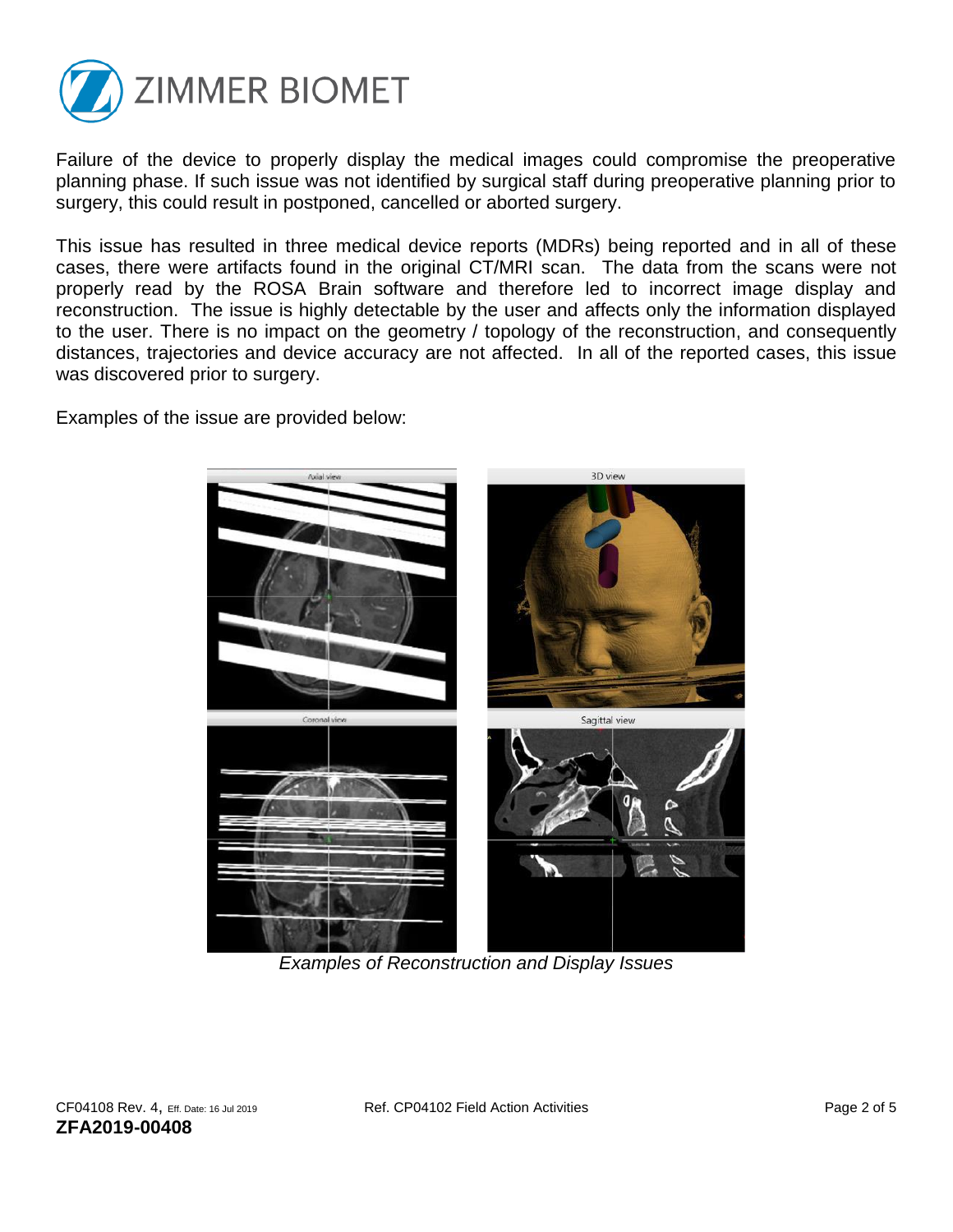

Below are the risks associated with this issue.

| Describe immediate health<br>consequences (injuries or<br>illness) that may result from<br>use of or exposure to the<br>device issue.  | Most Probable                                                      | <b>Highest Severity</b>                                                    |
|----------------------------------------------------------------------------------------------------------------------------------------|--------------------------------------------------------------------|----------------------------------------------------------------------------|
|                                                                                                                                        | None / Additional CT or<br>MRI scan / Surgical delay<br>$<$ 30 min | If discovered after surgery<br>has started, cancellation<br>of the surgery |
| Describe long range health<br>consequences (injuries or<br>illness) that may result from<br>use of or exposure to the<br>device issue. | <b>Most Probable</b>                                               | <b>Highest Severity</b>                                                    |
|                                                                                                                                        | None                                                               | None                                                                       |

#### **Actions Required By Users:**

#### **Your device can continue to be used, as long as the recommendations below are followed:**

While the current Instructions For Use do not require the images to be reviewed with ROSA Brain software prior to surgery, they adequately describe the standard workflow and indicate that the image acquisition of the patient's head (MRI / CT or 2D X-Ray images) is performed prior to surgery, and is then loaded into the device and used by the surgeon in the preoperative phase to carry out the surgical planning.

Due to this potential image management issue, **Zimmer Biomet recommends that images be reviewed using the ROSA Brain software prior to surgery**. If an issue is detected with the reconstruction and display of the images using the ROSA software, and if the artifacts are located in the Region Of Interest and prevent the surgical planning, then the surgery might have to be cancelled or converted to traditional surgery. However, if the artifacts are not located inside the Region Of Interest and if the surgery planning is successful, the affected device can continue to be used.

#### **Zimmer Biomet Corrective Action:**

- 1. Notifying affected customers of the Medical Device Correction.
- 2. Instructions regarding review of the images using the ROSA Brain software prior to surgery will be added directly to the ROSA unit by January 31, 2020 through a visit to your site by a Zimmer Biomet engineer or shipping to you with instructions for applying to the unit.
- 3. A Zimmer Biomet engineer will be deployed to your site to implement the updated ROSA software to address this issue, once it is available. It is estimated that these updates will begin approximately in May 2020 and be completed by September 2020.

**ZFA2019-00408**

CF04108 Rev. 4, Eff. Date: 16 Jul 2019 Ref. CP04102 Field Action Activities Page 3 of 5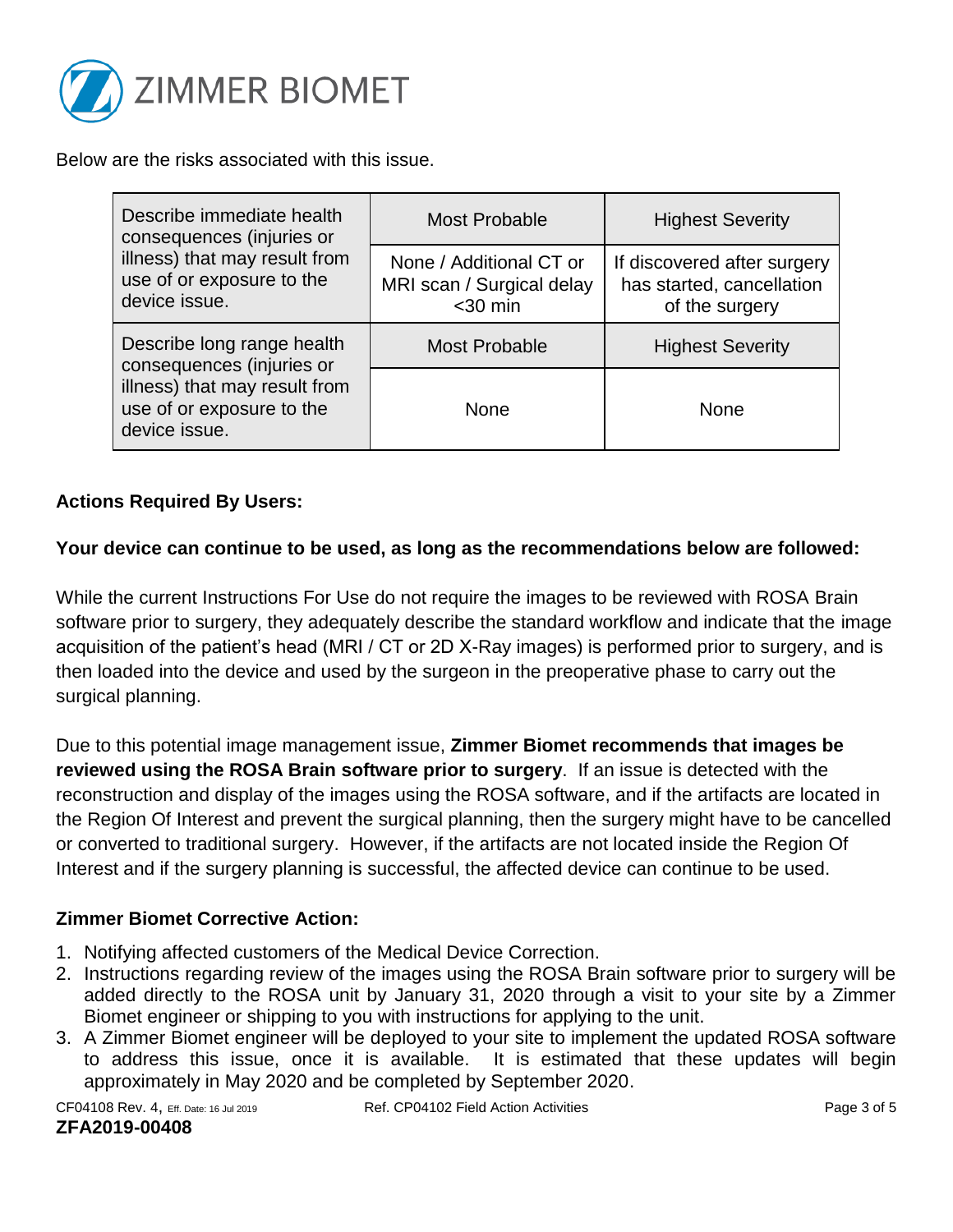

## **Transmission of this Medical Device Correction:**

Please advise the appropriate personnel working in your department with the ROSA system of the content of this letter.

### **Risk Manager Responsibilities:**

- 1. Review this notification and ensure affected personnel are aware of the contents.
- 2. Complete the enclosed Certificate of Acknowledgement.
	- a. Return a digital copy to CorporateQuality.PostMarket@zimmerbiomet.com.
	- b. Retain a copy of the Acknowledgement Form with your field action records in the event of a compliance audit of your facilities documentation.
- 3. If you have further questions or concerns after reviewing this notice, please call Perry Twyford at 281-389-3236 between 9:00 am and 6:00pm EST, Monday through Friday. Alternatively, your questions may be emailed to [CorporateQuality.PostMarket@zimmerbiomet.com.](mailto:CorporateQuality.PostMarket@zimmerbiomet.com)

### **Surgeon Responsibilities:**

- 1. Review this notification for awareness of the contents.
- 2. There are no specific patient monitoring instructions related to this field action that are recommended beyond your existing follow up schedule.
- 3. Complete the enclosed Certificate of Acknowledgement.
	- a. Return a digital copy to [CorporateQuality.PostMarket@zimmerbiomet.com](mailto:CorporateQuality.PostMarket@zimmerbiomet.com)
	- b. Retain a copy of the Acknowledgement Form with your field action records in the event of a compliance audit of your documentation.
- 4. If you have further questions or concerns after reviewing this notice, please call Perry Twyford at 281-389-3236 between 9:00 am and 6:00pm EST, Monday through Friday. Alternatively, your questions may be emailed to [CorporateQuality.PostMarket@zimmerbiomet.com.](mailto:CorporateQuality.PostMarket@zimmerbiomet.com)

## **Other Information**

- This medical device correction was reported to the U.S. Food and Drug Administration.
- MedWatch Reporting: Adverse reactions or quality problems experienced with the use of this product may be reported to the FDA's MedWatch Adverse Event Reporting program either online, by mail, or by fax.
- Online: [www.fda.gov/medwatch/report.htm](http://www.fda.gov/medwatch/report.htm)
- Mail: Use postage paid, pre-addressed form FDA 3500, available at: [www.fda.gov/MedWatch/getforms.htm](http://www.fda.gov/MedWatch/getforms.htm)
- Fax: 1-800-FDA-0178

Under 21 CFR 803, manufacturers are also required to report any serious injuries where a product has contributed or may have contributed to the event. Please keep Zimmer Biomet informed of any adverse events associated with this product or any other Zimmer Biomet product by emailing [Medtech-CHT@zimmerbiomet.com.](file:///C:/Users/guillonm/AppData/Local/Microsoft/Windows/INetCache/Content.Outlook/T0VF9KS7/Medtech-CHT@zimmerbiomet.com)